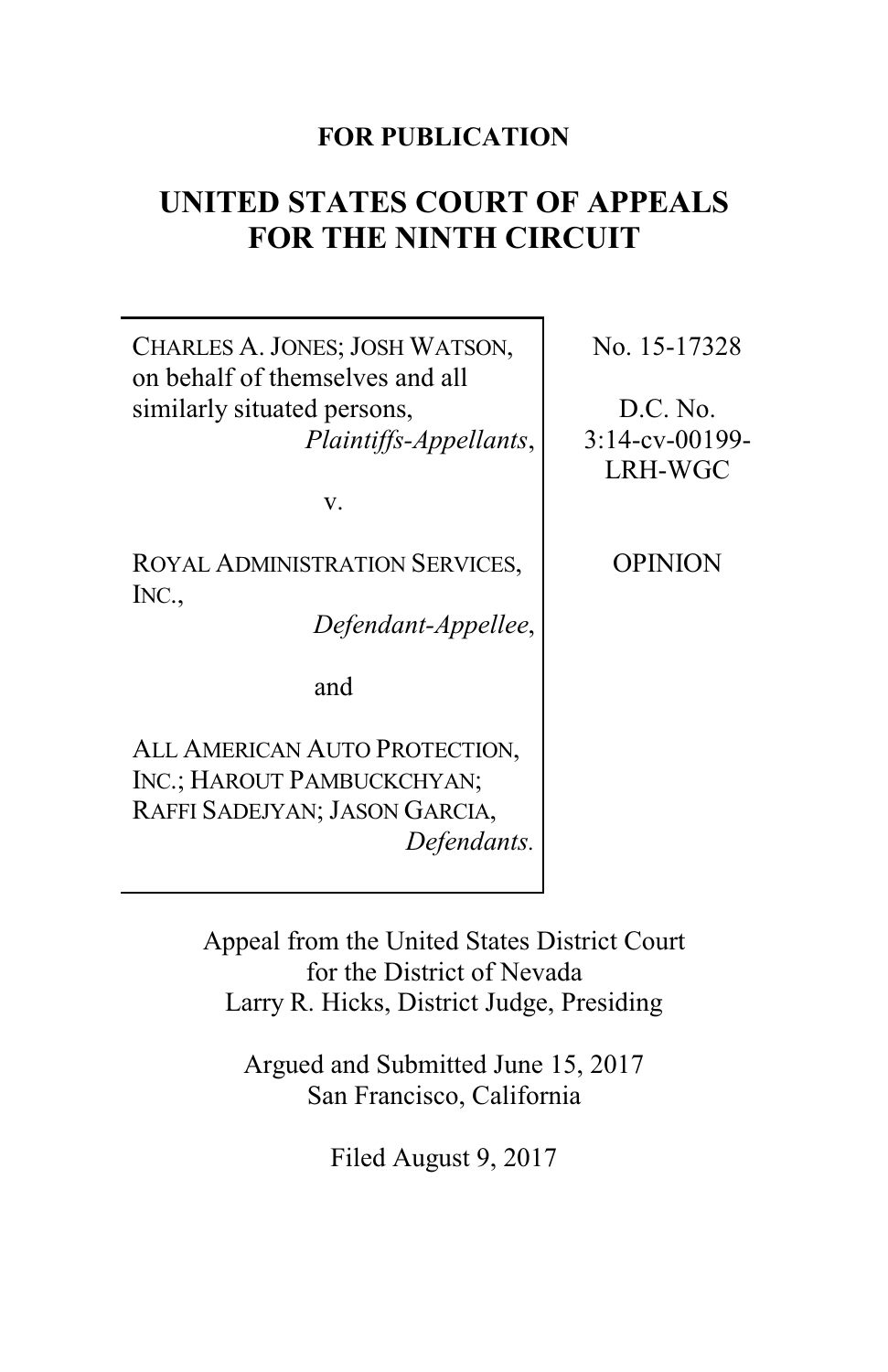Before: Mary M. Schroeder, D. Michael Fisher,**\*** and N. Randy Smith, Circuit Judges.

Opinion by Judge N.R. Smith

# **SUMMARY\*\***

# **Telephone Consumer Protection Act**

The panel affirmed the district court's grant of summary judgment in favor of the defendant in an action under the Telephone Consumer Protection Act.

The panel held that Royal Administration Services, Inc., could not be held vicariously liable under the TCPA for several phone calls made by telemarketers employed by All American Auto Protection, Inc., because the telemarketers were independent contractors and therefore did not act as Royal's agents, as defined by federal common law.

**<sup>\*</sup>** The Honorable D. Michael Fisher, United States Circuit Judge for the U.S. Court of Appeals for the Third Circuit, sitting by designation.

**<sup>\*\*</sup>** This summary constitutes no part of the opinion of the court. It has been prepared by court staff for the convenience of the reader.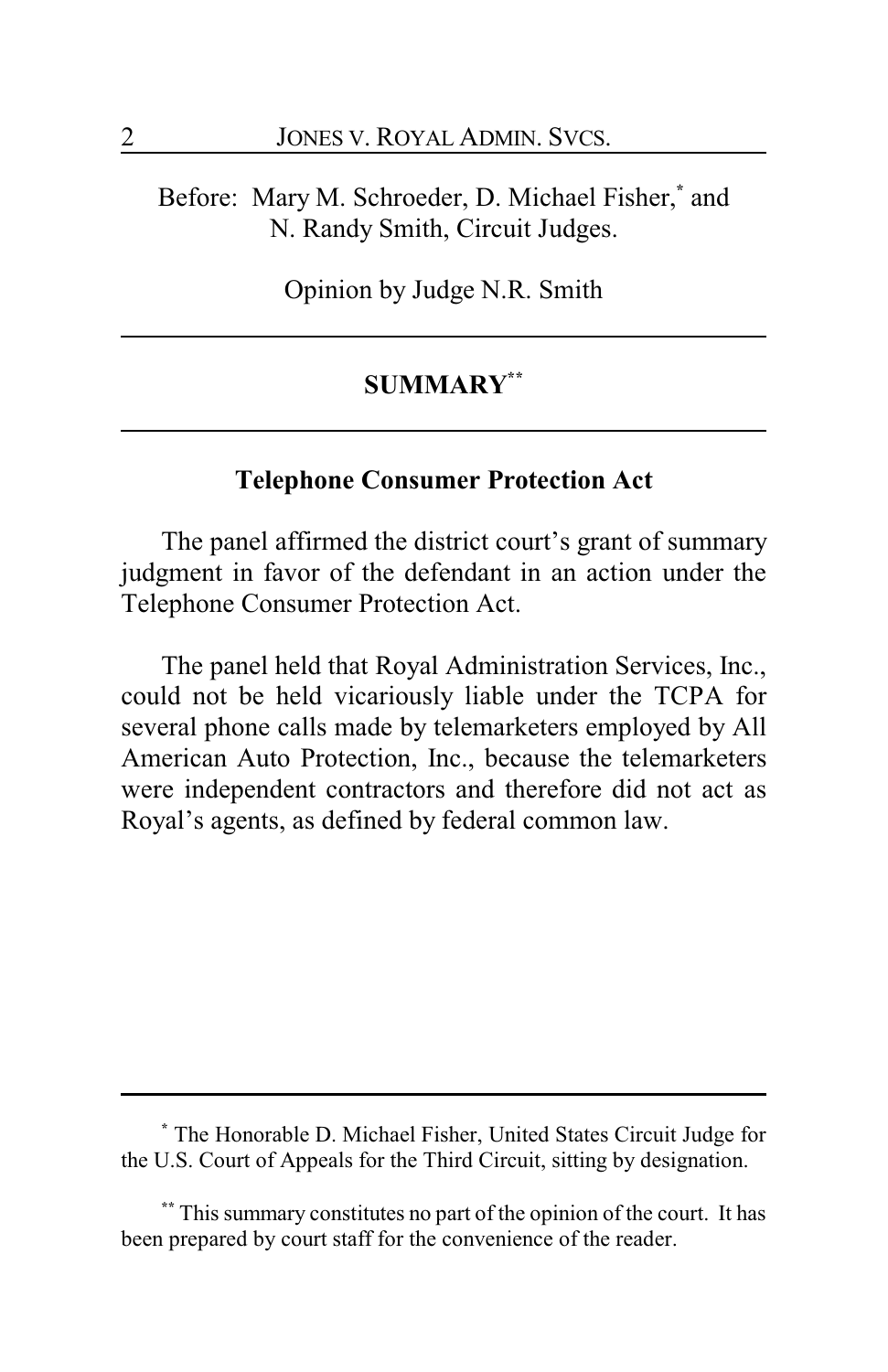## **COUNSEL**

Matthew Righetti (argued), John Glugoski, and Michael Righetti, Righetti Glugoski P.C., San Francisco, California, for Plaintiffs-Appellants.

Richard I. Dreitzer (argued) and Donald P. Paradiso, Wilson Elser Moskowitz Edelman & Dicker LLP, Las Vegas, Nevada, for Defendant-Appellee.

## **OPINION**

N.R. SMITH, Circuit Judge:

Charles Jones and Josh Watson seek to hold Royal Administration Services, Inc. ("Royal") vicariously liable for several telephone calls made in violation of the Telephone Consumer Protection Act ("TCPA"), 47 U.S.C. § 227, by telemarketers employed by All American Auto Protection, Inc. ("AAAP"). Royal can only be held vicariously liable for these calls if the telemarketers were acting as its agents, as defined by federal common law, when the calls were placed. To determine whether the AAAP telemarketers were Royal's agents or independent contractors, we apply the ten nonexhaustive factors set forth in the Restatement (Second) Of Agency § 220(2) (1958). *Schmidt v. Burlington N. & Santa Fe Ry. Co.*, 605 F.3d 686, 690 (9th Cir. 2010). After an assessment of these factors, we find AAAP's telemarketers were acting as independent contractors rather than as Royal's agents. Therefore, Royal cannot be held vicariously liable for these telephone calls. Accordingly, the district court properly granted summary judgment in Royal's favor.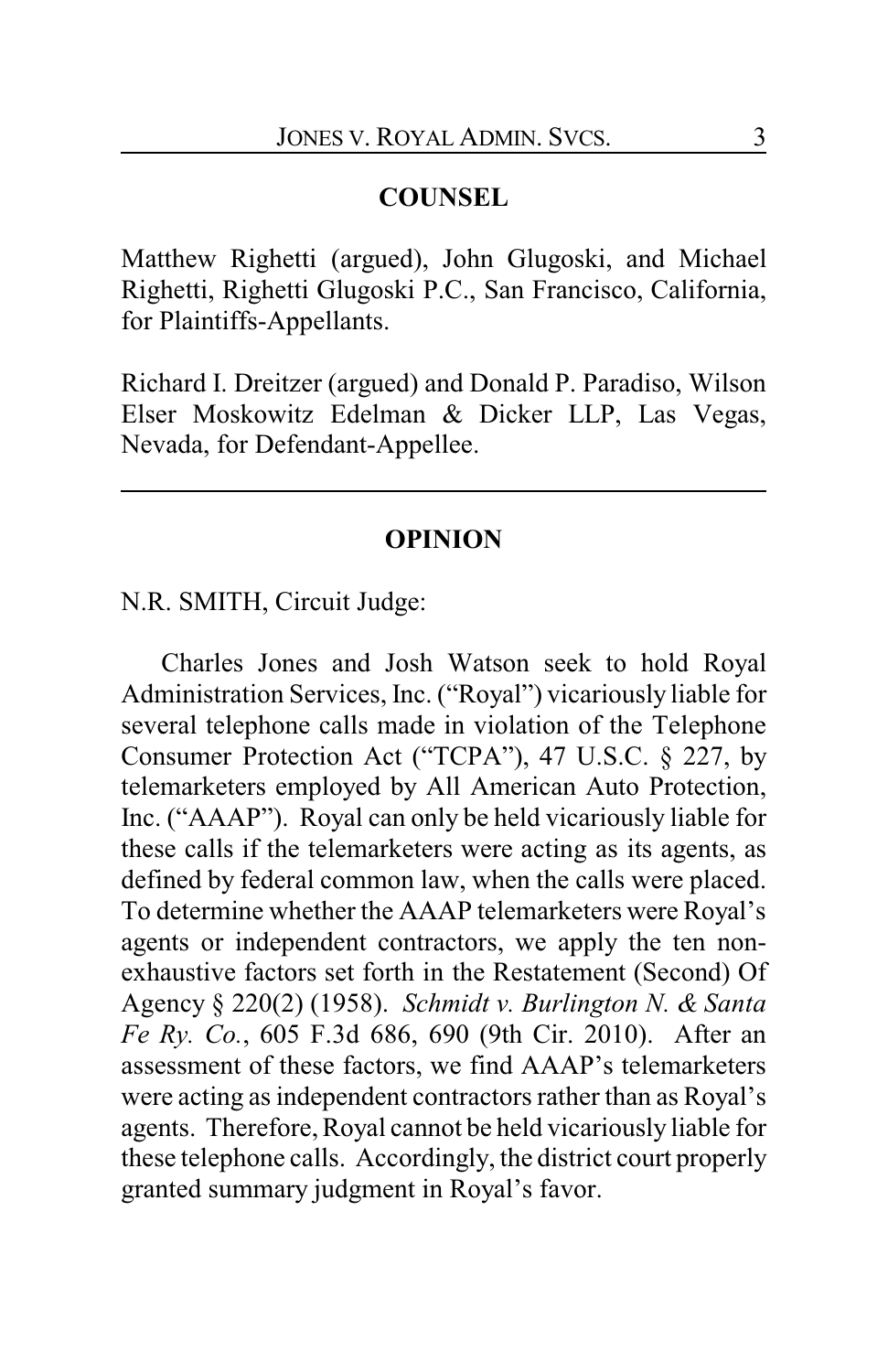# **I.**

Royal sells vehicle service contracts ("VSC"). A VSC "is a promise to perform (or pay for) certain repairs or services [on an automobile]." *Auto Service Contracts and Warranties*, Fed. Trade Comm'n: Consumer Info., https://www.consumer.ftc.gov/articles/0054-auto-servicecontracts-and-warranties (last updated August 2012). A VSC is "[s]ometimes called an 'extended warranty.'" *Id.* Royal sells its VSCs through automobile dealers and through "marketing vendors." These marketing vendors sell Royal's VSCs "through direct mail or telemarketing." Royal sells VSCs through about 20 different marketing vendors.

AAAP sold VSCs for manycompanies like Royal through telemarketing. When an AAAP telemarketer placed a call, he or she would first "sell the concept of . . . a vehicle service contract" to the consumer. Then, during the phone call, the telemarketer would pick a particular service plan from one of their many vendors to sell to the consumer, based on the make, model, and mileage of the consumer's car, and the price and benefits in which the consumer expressed interest.

In October 2011, Royal entered into a marketing agreement with AAAP.**<sup>1</sup>** The agreement between Royal and AAAP contained authorized sales and marketing methodologies with which AAAP was required to comply. The agreement "[e]xpressly excluded from these methodologies . . . any act or omission that violates applicable state or Federal law, including but not limited to 'robo-calling.'"

<sup>&</sup>lt;sup>1</sup> At the time AAAP was operating as Precise Enterprises, LLC.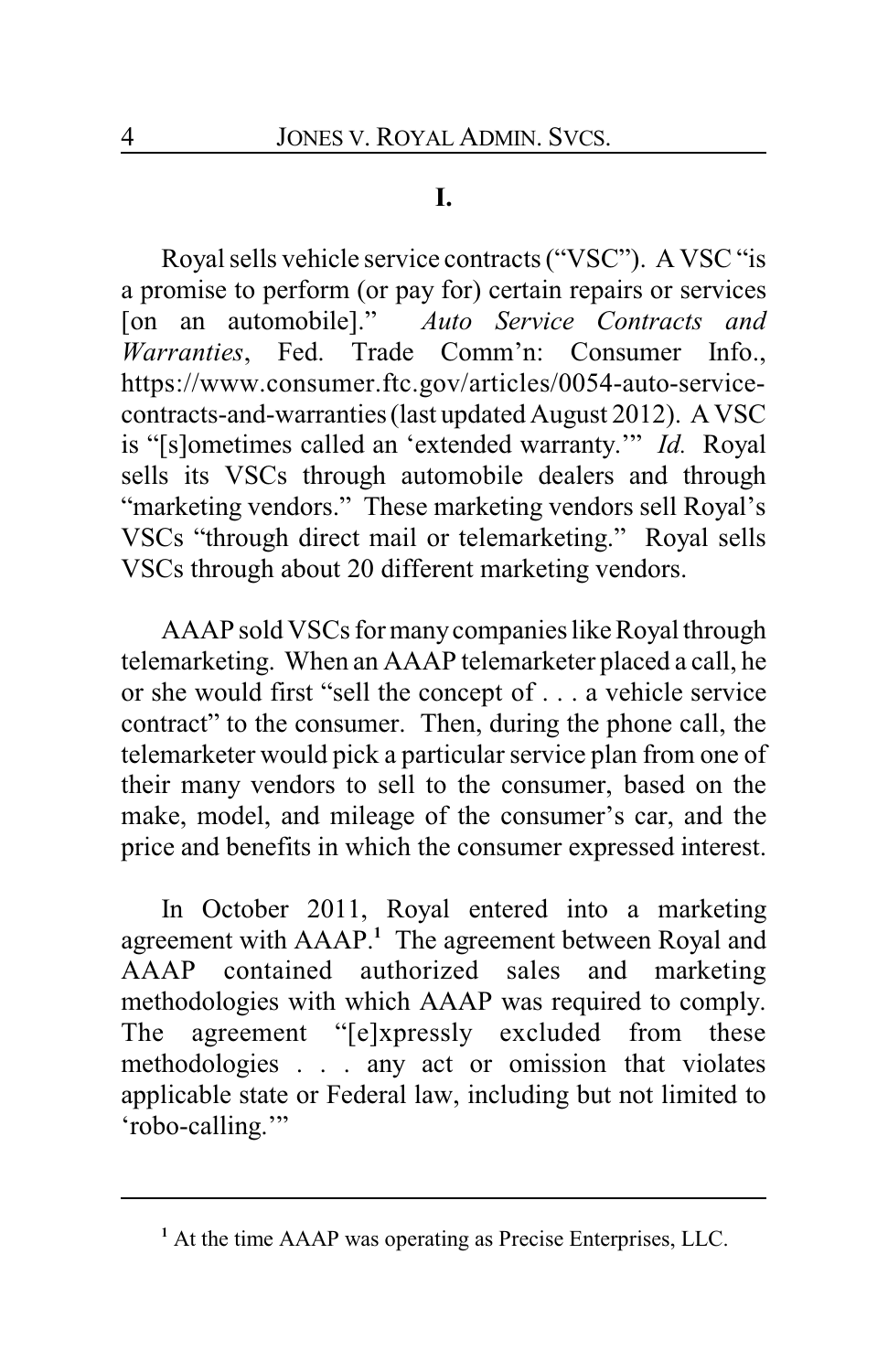Royal assigned Clayton Churchill to be the "agent of record" for the AAAP account. Churchill provided training to AAAP's employees at AAAP's call center in Azusa, California. During this training, he provided information about Royal's VSCs, claim structure, coverage, pricing, and customer service. Royal's president, Richard McCabe, visited the call center with Churchill about a dozen times from 2011 to 2014. During these visits, AAAP's officials (Harout Pambuchchyan, Raffi Sadejyan, and Jason Garcia)**<sup>2</sup>** provided assurances that the telemarketers were "dialing customers one at a time" and that they were "compl[ying] with the Do Not Call list."

Appellants are individuals living in Reno, Nevada, whose cellular telephone numbers are registered on the national donot-call registry. Jones asserts that he received four calls on his cellular telephone from AAAP in March 2014. During one of these calls, Jones spoke to Charlie Fort, who offered to sell Jones a VSC called the "Diamond New Car" protection plan. Jones was then transferred to Samuel Morris, who confirmed that he was calling from AAAP. Watson asserts that he received four calls to his cellular telephone from AAAP in April and May of 2014. Jones and Watson believe AAAP placed the calls using an "automatic telephone dialing system."

In April 2014, Jones filed a class-action law suit against AAAP, Pambuckchyan, Sadejyan, and Garcia, asserting one claim for violation of the TCPA. AAAP was originally represented by counsel and filed an answer and a motion to

**<sup>2</sup>** It is not clear from the record what positions these three individuals held at AAAP. They have been called officers, directors, employees, and principals in both the record and briefs.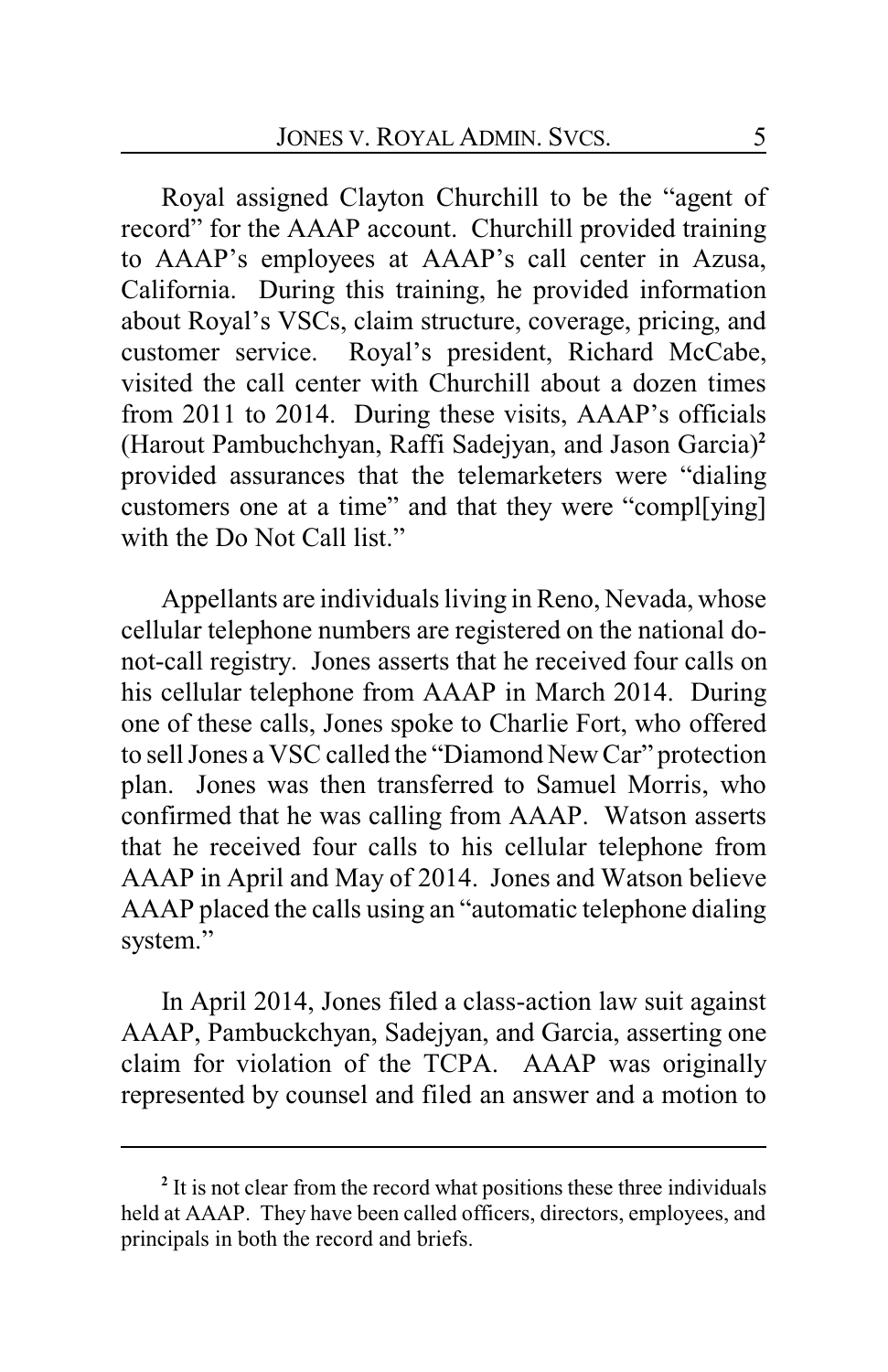dismiss. However, AAAP's attorneys all moved to withdraw after AAAP terminated "its attorneys due to an anticipated bankruptcyaction by[AAAP]." The district court granted the motions to withdraw. On January 8, 2015, after the district court and AAAP's former attorneys had repeatedly advised the company that it was "obligat[ed] to defend this action through licensed counsel," the district court entered default against AAAP, because it had failed to "otherwise defend" this action.

Thereafter, the district court granted Jones leave to file an amended complaint. In the First Amended Complaint, Jones added Watson as a plaintiff and Royal as a defendant. The First Amended Complaint asserted that Royal was vicariously liable for AAAP's calls that were made in violation of the TCPA and the federal regulations implementing the TCPA. On June 17, 2015, Royal filed a motion for summary judgment. On November 24, 2015, the district court granted the motion and entered judgment in favor of Royal. This appeal followed.

## **II.**

The Ninth Circuit reviews de novo a district court's grant of summary judgment. *Pavoni v. Chrysler Grp., LLC*, 789 F.3d 1095, 1098 (9th Cir. 2015). In analyzing a motion for summary judgment, the panel must "must determine whether there are any genuine issues of material fact and whether the district court correctly applied the relevant substantive law." *Id.* (quoting *Matsushita Elec. Indus. Co. v. Zenith Radio Corp.*, 475 U.S. 574, 587 (1986)). Within this analysis, the panel must "[v]iew[] the evidence 'as a whole' and 'in the light most favorable to the party opposing the motion.'" *Id.* (quoting *Matsushita*, 475 U.S. at 587). "An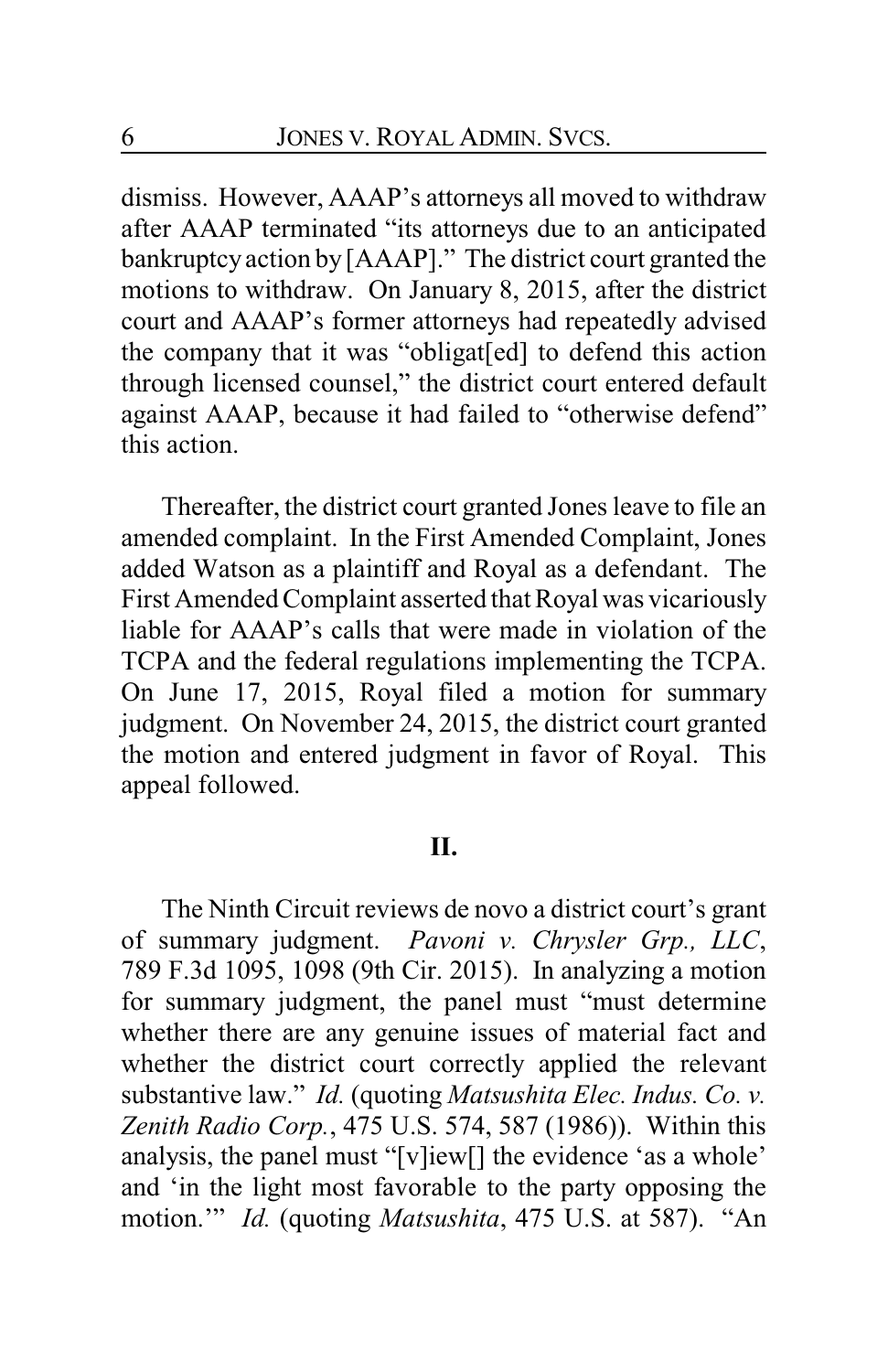issue of material fact is genuine 'if the evidence is such that a reasonable jury could return a verdict for the nonmoving party.'" *Id.* (quoting *Anderson v. Liberty Lobby, Inc.*, 477 U.S. 242, 248 (1986)).

#### **III.**

The TCPA makes it unlawful for a person,

to make any call (other than a call made for emergency purposes or made with the prior express consent of the called party) using any automatic telephone dialing system or an artificial or prerecorded voice

. . .

to any telephone number assigned to a . . . cellular telephone service . . . or any service for which the called party is charged for the call . . . .

47 U.S.C.  $\S 227(b)(1)(A)(iii)$ . One of the parties to the call (either the caller or the recipient) must be "within the United States." § 227(b)(1). The TCPA also directed the Federal Communications Commission ("FCC") to "prescribe regulations to implement methods and procedures for protecting the privacy rights [of consumers]."  $\S 227(c)(2)$ . The TCPA gives consumers "who ha<sup>[</sup>ve] received more than one telephone call within any 12-month period by or on behalf of the same entity in violation of the[se] regulations" a private right of action.  $\frac{227(c)}{5}$ . The regulations implementing the TCPA prohibit, among other things, a "person or entity" from"initiat[ing] anytelephone solicitation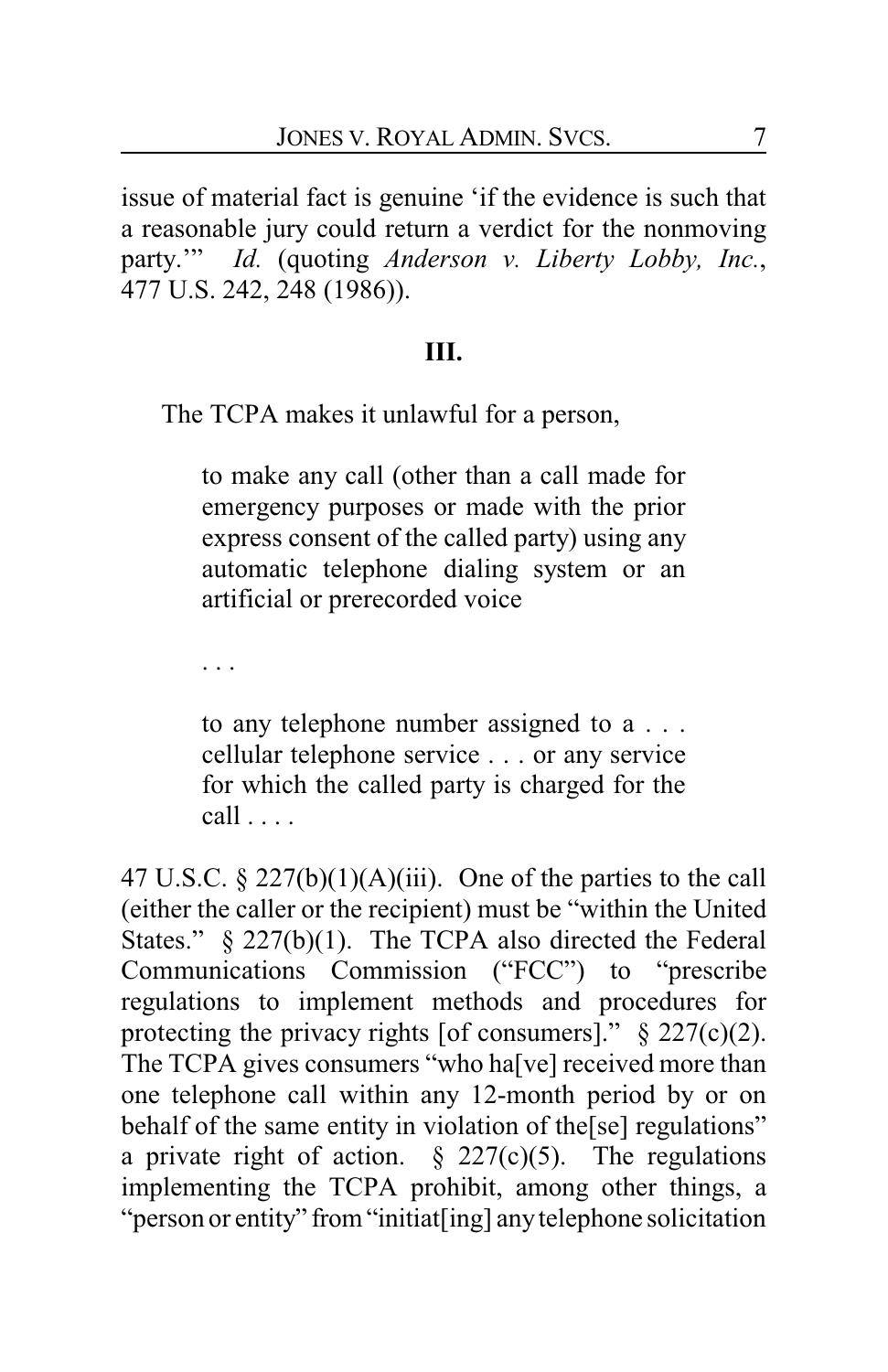to . . . [a] residential telephone subscriber who has registered his or her telephone number on the national do-not-call registry." 47 C.F.R. § 64.1200(c)(2).

Royal does not challenge whether there is sufficient evidence in the record to create a genuine issue of material fact as to whether AAAP's telemarketers violated the TCPA and its implementing regulations. Rather, Royal disputes whether it can be held vicariously liable for AAAP's calls.

We have previously clarified that "a defendant may be held vicariously liable for TCPA violations where the plaintiff establishes an agency relationship, as defined by federal common law, between the defendant and a third-party caller." *Gomez v. Campbell-Ewald Co.*, 768 F.3d 871, 878 (9th Cir. 2014), *aff'd sub nom. Campbell-Ewald Co. v. Gomez*, 136 S. Ct. 663, 674 (2016) ("[U]nder federal common-law principles of agency, there is vicarious liability for TCPA violations."). "Agency is the fiduciary relationship that arises when one person (a 'principal') manifests assent to another person (an 'agent') that the agent shall act on the principal's behalf and subject to the principal's control, and the agent manifests assent or otherwise consents so to act." *Mavrix Photographs, LLC v. LiveJournal, Inc.*, 853 F.3d 1020, 1029 (9th Cir. 2017) (quoting Restatement (Third) Of Agency  $\S$  1.01 (Am. Law Inst. 2006)). "For an agency relationship to exist, an agent must have authority to act on behalf of the principal and '[t]he person represented [must have] a right to control the actions of the agent.'" *Id.* (quoting Restatement (Third) Of Agency § 1.01 cmt. c). One theory of agency, actual authority, "arises through 'the principal's assent that the agent take action on the principal's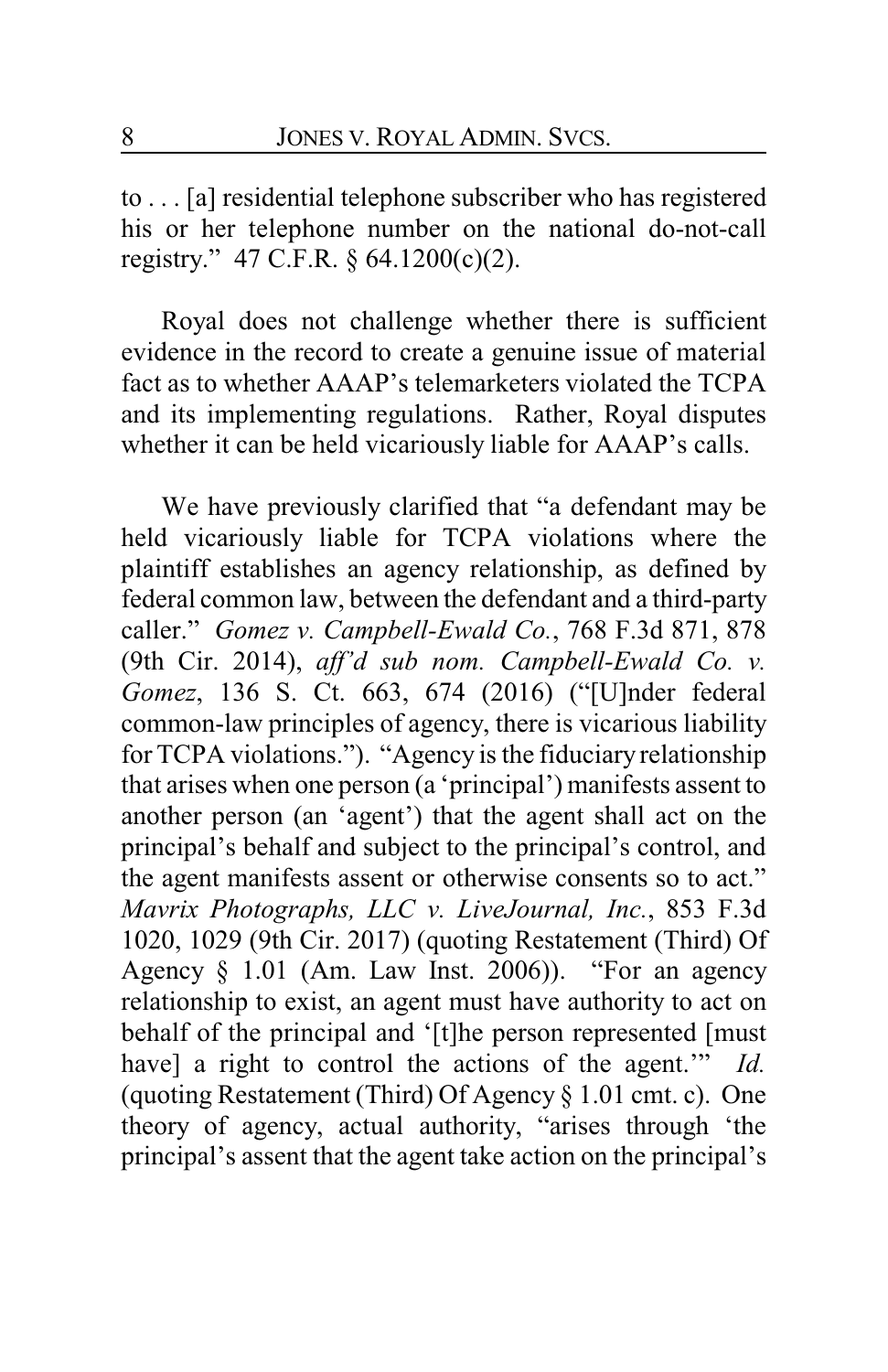behalf.'"**<sup>3</sup>** *Id.* (quoting Restatement (Third) Of Agency § 3.01). "An agent acts with actual authority when, at the time of taking action that has legal consequences for the principal, the agent reasonably believes, in accordance with the principal's manifestations to the agent, that the principal wishes the agent so to act." Restatement (Third) Of Agency § 2.01.

Significantly, "[n]ot all relationships in which one person provides services to another satisfy the definition of agency." *Id.* § 1.01. An individual acting as an "independent contractor," rather than an agent, does not have the traditional agency relationship with the principal necessary for vicarious liability. *See United States v. Bonds*, 608 F.3d 495, 505–06 (9th Cir. 2010). Generally, a principal is not vicariously liable for the actions of an independent contractor, because the principal does not have sufficient control over an independent contractor. *Id.*; *see also Mavrix Photographs*, 853 F.3d at 1030 (citing *Hollingsworth v. Perry*, — U.S. —, 133 S. Ct. 2652, 2657–58 (2013)); *Bonds*, 608 F.3d at 505 (holding that, in determining whether an agency relationship exists, "a court will look to the totality of the circumstances, but the 'essential ingredient . . . is the extent of control exercised by the employer'").

Keeping in mind that the "extent of control exercised by the [principal]" is the "essential ingredient," *Bonds*, 608 F.3d at 505, we adopt the following ten factors as relevant to the

**<sup>3</sup>**The district court analyzed whether Royal could be vicariously liable under three different agency theories: actual authority, apparent authority, and ratification. On appeal, Appellants assert that they are only pursuing an actual authority theory, and have waived any argument under the other two theories. Accordingly, we address only actual authority.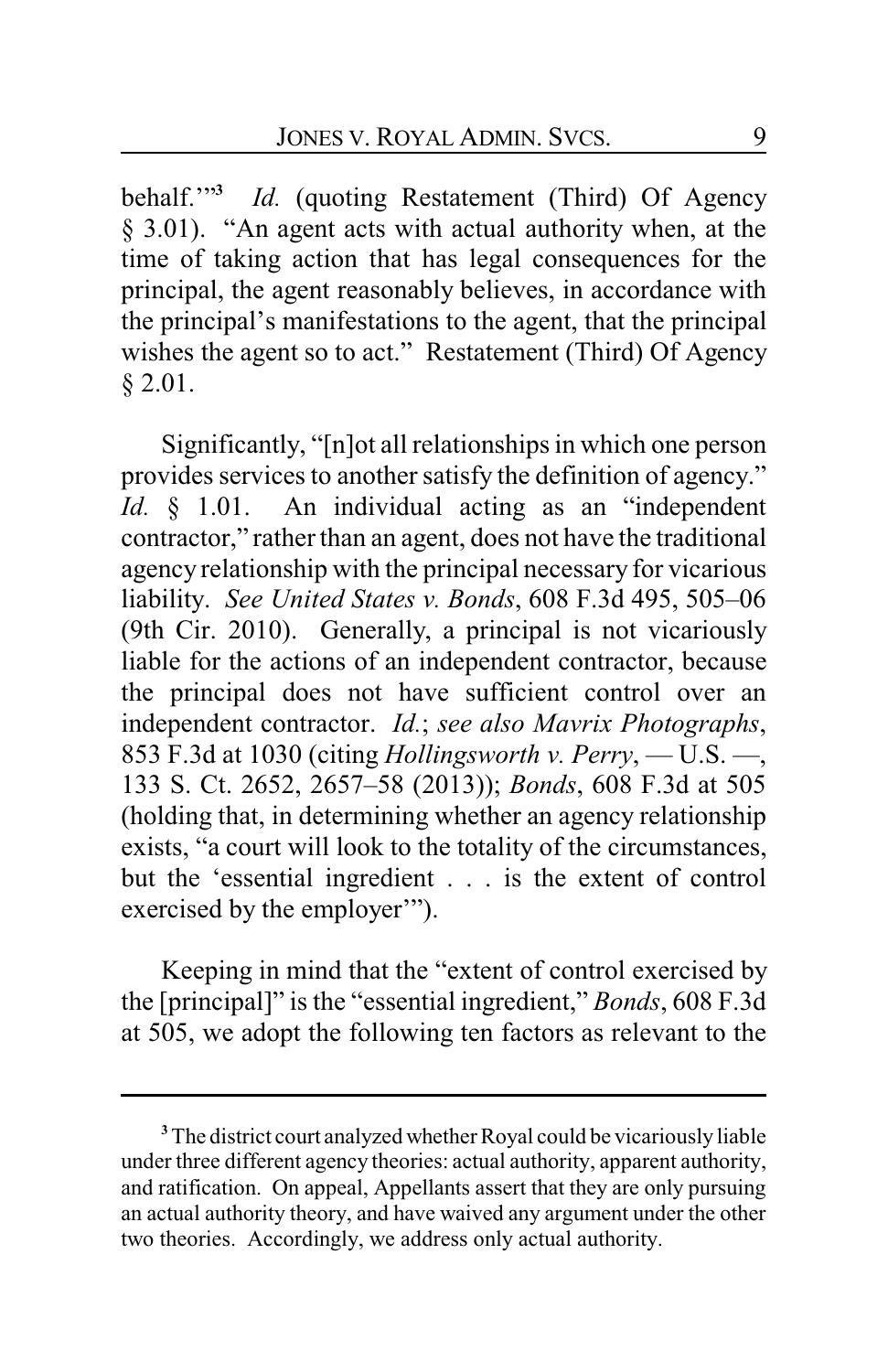determination of whether an individual providing services for a principal is an agent or an independent contractor:

> 1) the control exerted by the employer, 2) whether the one employed is engaged in a distinct occupation, 3) whether the work is normally done under the supervision of an employer, 4) the skill required, 5) whether the employer supplies tools and instrumentalities [and the place of work], 6) the length of time employed, 7) whether payment is by time or by the job, 8) whether the work is in the regular business of the employer, 9) the subjective intent of the parties, and 10) whether the employer is or is not in business.

*Id.* at 504 (citing Restatement (Second) Of Agency § 220(2) (1958)). These factors are not exhaustive, but they guide our analysis here. *See Cmty. for Creative Non-Violence v. Reid*, 490 U.S. 730, 751 (1989) (citing Restatement (Second) Of Agency § 220(2) and listing additional factors, none of which "is determinative," that should be considering in deciding "whether a hired party is an employee under the general common law of agency"). Applying these factors, we find AAAP and its telemarketers were not acting as Royal's agents when they placed the calls at issue in this case.

First, we acknowledge that Royal exercised some amount of control over AAAP. AAAP was required to keep records of its interactions with consumers who purchased Royal VSCs, give Royal weekly reports on VSC sales, and provide notice of requests to cancel Royal VSCs. AAAP was also required to implement securitymeasures to protect consumer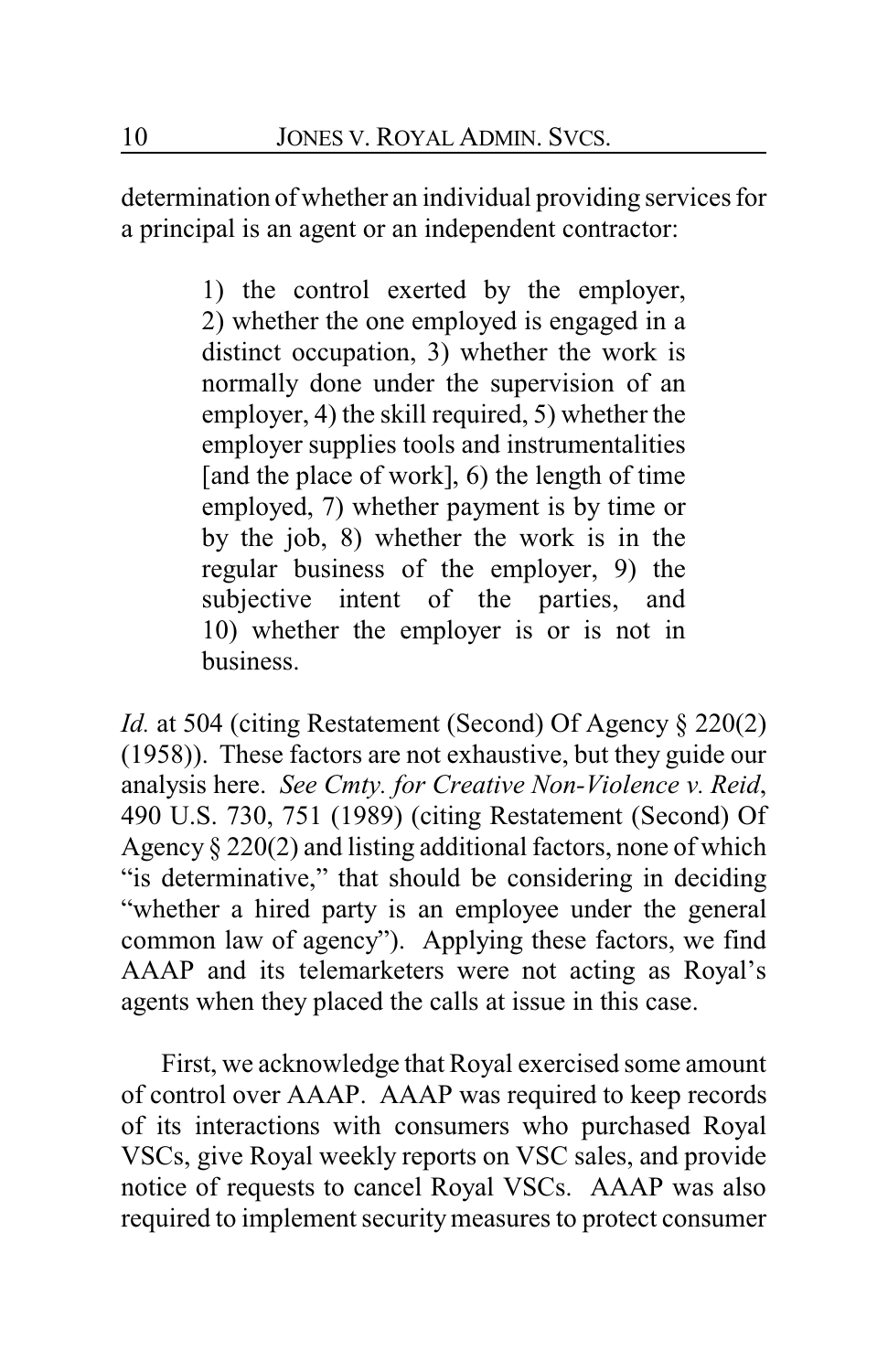information, collect payments on behalf of Royal, and obtain Royal's approval before using sales literature to assist in the sale of Royal VSCs. Moreover, AAAP was only permitted to use the "scripts and materials" Royal approved and had to comply with the "guidelines and procedures" Royal provided when selling Royal products. These guidelines and procedures generally required AAAP to "operate in accordance with laws and regulations" and refrain from making "false and misleading" representations. In fact, Royal suspended its relationship with AAAP on one occasion after it suspected AAAP telemarketers were violating Royal's standards and procedures. However, Royal did not have the right to control the hours the telemarketers worked nor did it set quotas for the number of calls or sales the telemarketers had to make. *See N.L.R.B. v. United Ins. Co. of Am.*, 390 U.S. 254, 258 (1968) (finding the fact that individuals "perform their work primarily away from the company's offices and fix their own hours of work and work days" showed principal had less control and supported independent contractor status). Thus, Royal had only limited control of AAAP's telemarketers.

Significantly, Royal did not have any control of a telemarketer's call until the telemarketer decided to pitch a Royal VSC to the consumer. AAAP sold VSCs for multiple companies (all of whom, presumably, had their own standards and procedures AAAP telemarketers were required to comply with). When an AAAP telemarketer reached a consumer, they first had to sell the consumer on the idea of a VSC. Royal did not have control over this sales pitch. Only after the consumer was sold on the idea of a VSC, would an AAAP telemarketer pitch a specific VSC. If this specific VSC was a Royal VSC, then Royal controlled the "scripts and materials" the telemarketer was permitted to use in the sale.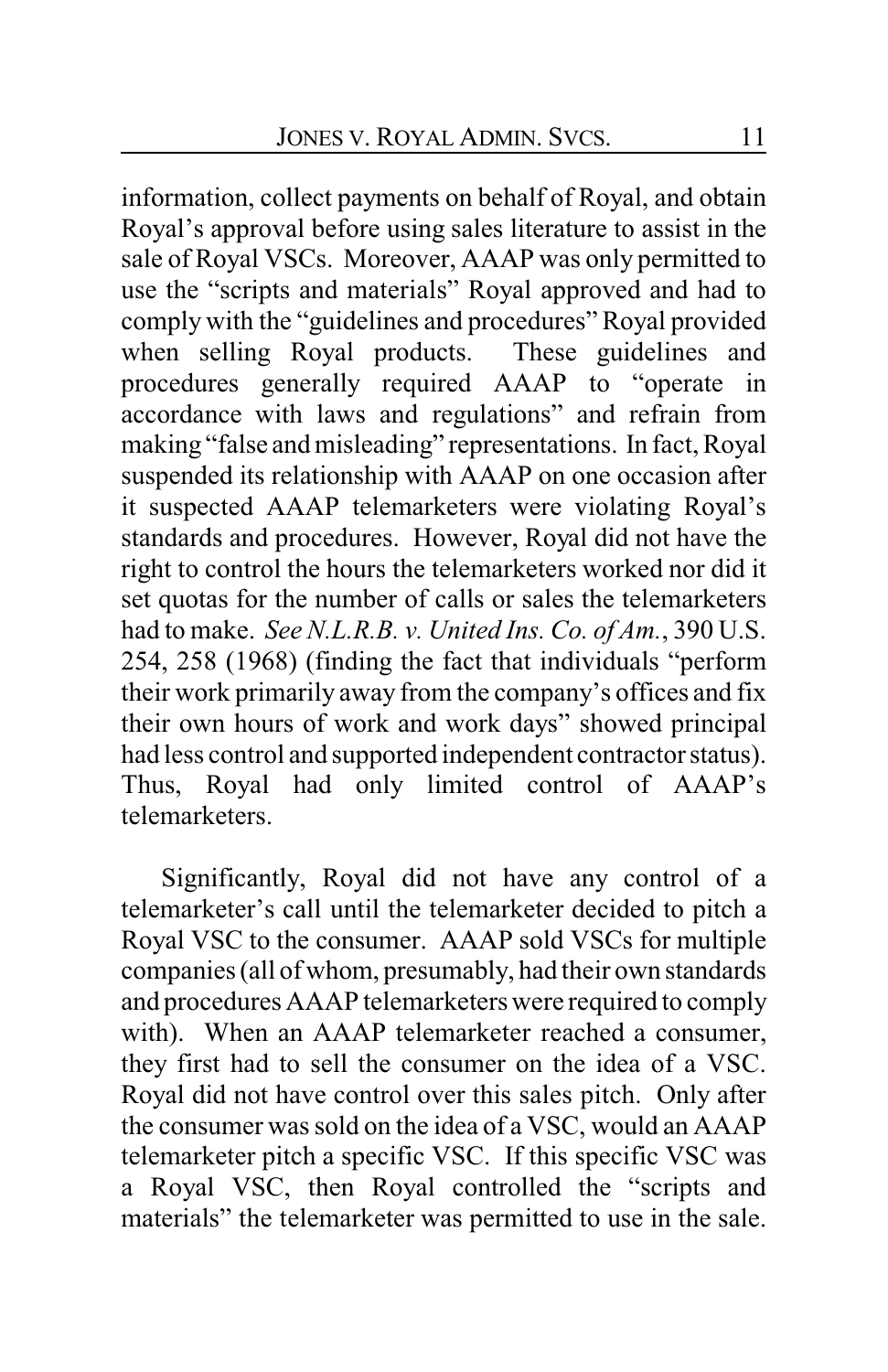An AAAP telemarketer pitched a VSC to Appellants during only one call at issue in this case. During that call, a telemarketer attempted to sell a "Diamond New Car" protection plan—a plan not sold by Royal through AAAP. Thus, there is no evidence that AAAP telemarketers ever tried to sell Royal VSCs to Appellants. Accordingly, Royal never specifically controlled any part of any of the calls at issue in this case.

Second, AAAP was an independent business, separate and apart from Royal, *see id.* at 258–59 (finding relevant whether individuals "operate[d] their own independent businesses" or "perform[ed] functions that are an essential part of the company's normal operations"), and it was engaged in the "distinct occupation" of selling VSCs through telemarketing, as demonstrated by the fact that it "had many different clients and offered [the same] services to others during the same period," *see Bonds*, 608 F.3d at 505.; *cf. Alexander v. FedEx Ground Package Sys., Inc.*, 765 F.3d 981, 995 (9th Cir. 2014) (applying California law, which considers nearly identical factors). Thus, this factor strongly suggests AAAP's telemarketers were independent contractors rather than employees.

Third, the calls made by AAAP's telemarketers were not normally done under the supervision of Royal. Churchill provided some training and oversight at AAAP's Azusa call center, and Richard McCabe, Royal's president, visited the call center about a dozen times over the course of three years. However, as evidenced above, a Royal employee did not directly supervise AAAP's calls. Therefore, this factor also favors finding AAAP's telemarketers were independent contractors.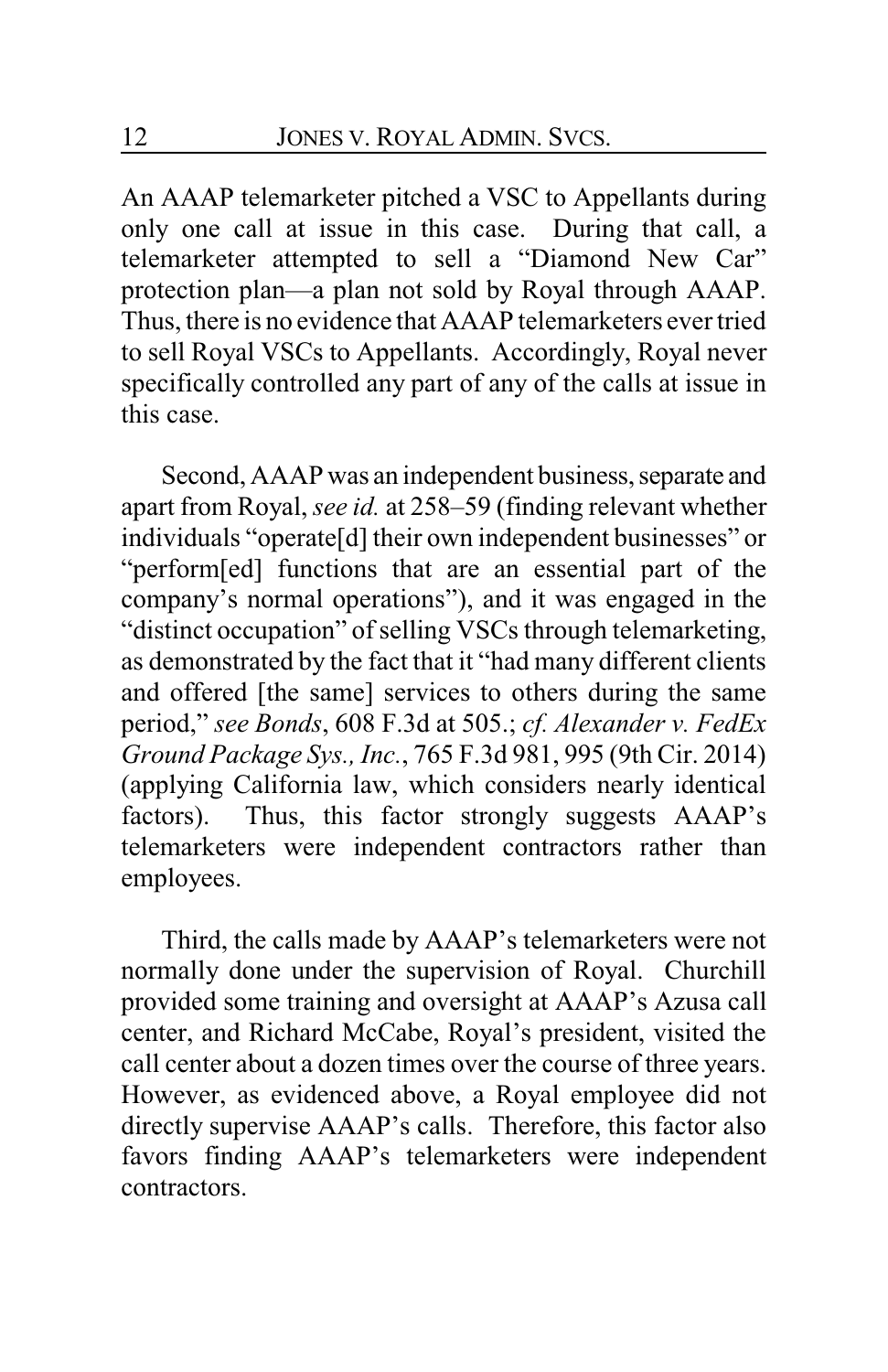As to the fourth factor, the record does not contain any evidence regarding the skill required to place the calls or sell a VSC. Therefore, we do not consider this factor in our analysis.

Fifth, Royal provided AAAP with some "tools and instrumentalities" necessary to complete the sales. For example, Royal provided the contracts that were to be sold and gave AAAP access to their "on-line Contract quote manager." Royal also trained the AAAP telemarketers in how to sell Royal contracts. On the other hand, AAAP provided far more tools and instrumentalities, including its own phones, computers, furniture, and office space. In addition, if AAAP wanted any "brochures [or] other sales literature," it had to develop and manufacture them itself. Thus, AAAP supplied most of the "tools and instrumentalities," further supporting a finding of independent contractor status. *See Reid*, 490 U.S. at 752.

Sixth, the original contract was in effect for only one year, with each party retaining the ability to cancel the contract at any time on 30 days notice. Ultimately, AAAP sold VSCs for Royal for three years, from October 2011 until October 2014. Three years is not a particularly short period of time, but the limited nature of the original contract shows there was a "contemplated end to the . . . relationship." *See Ruiz v. Affinity Logistics Corp.*, 754 F.3d 1093, 1105 (9th Cir. 2014). The designated impermanency of the relationship supports a finding of independent contractor status. *See N.L.R.B.*, 390 U.S. at 259 (finding relevant that individuals had "a permanent working arrangement with the company under which they may continue as long as their performance is satisfactory"); *Bartels v. Birmingham*, 332 U.S. 126, 130 (1947).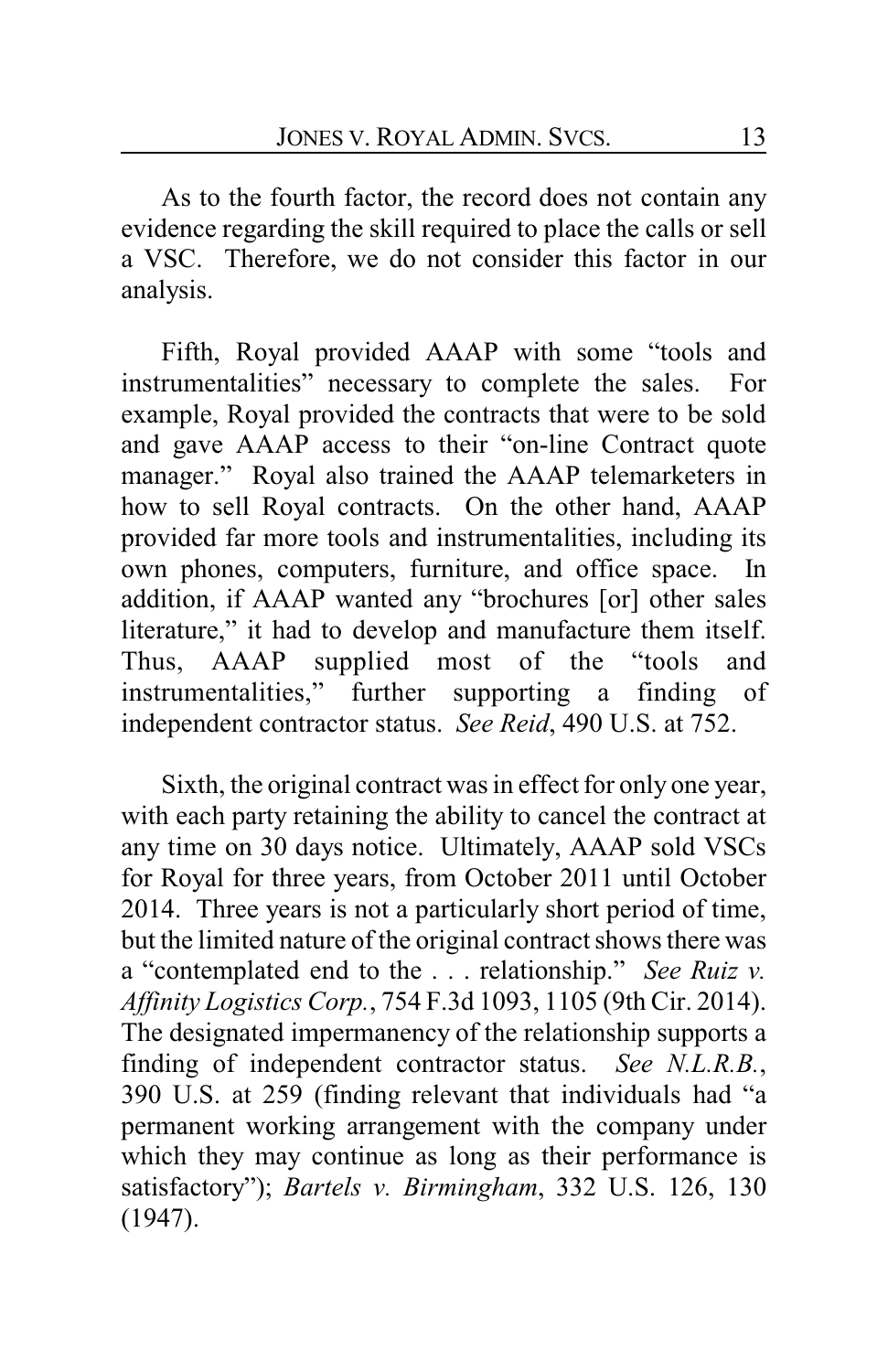Seventh, AAAP was paid a commission for each sale, rather than for the time the telemarketers worked. This is a strong indicator that the telemarketers were independent contractors. *See Ruiz*, 754 F.3d at 1104–05; *Bonds*, 608 F.3d at 505.

Eighth, Royal specifically contracted out all its direct sales to many different vendors and car dealerships instead of hiring its own employees to sell its VSCs. However, Royal is in the business of selling VSCs; accordingly, AAAP's sales are a regular part of Royal's business. Thus, this factor tends to favor finding an agency relationship. *See Ruiz*, 754 F.3d at 1105.

As to the ninth factor, the record does not clearly evidence the subjective intent of the parties. Nevertheless, the fact that AAAP sold VSCs for multiple companies indicates that AAAP's intent was to have its telemarketers operate as independent contractors for many different companies. *See Dumas v. Gommerman*, 865 F.2d 1093, 1105 (9th Cir. 1989) (finding relevant "whether the artist works for several buyers at a time, or exclusively for one").

Tenth, and finally, Royal is a business, which favors finding an agency relationship.

Taking these factors into account, it is clear that AAAP's telemarketers were independent contractors rather than agents. AAAP was its own independent business that sold VSCs for multiple companies without the direct supervision of a Royal employee. AAAP provided its own equipment, set its own hours, and only received payment if one of its telemarketers actually made a sale. Finally, although Royal had some control over AAAP's telemarketers, it did not